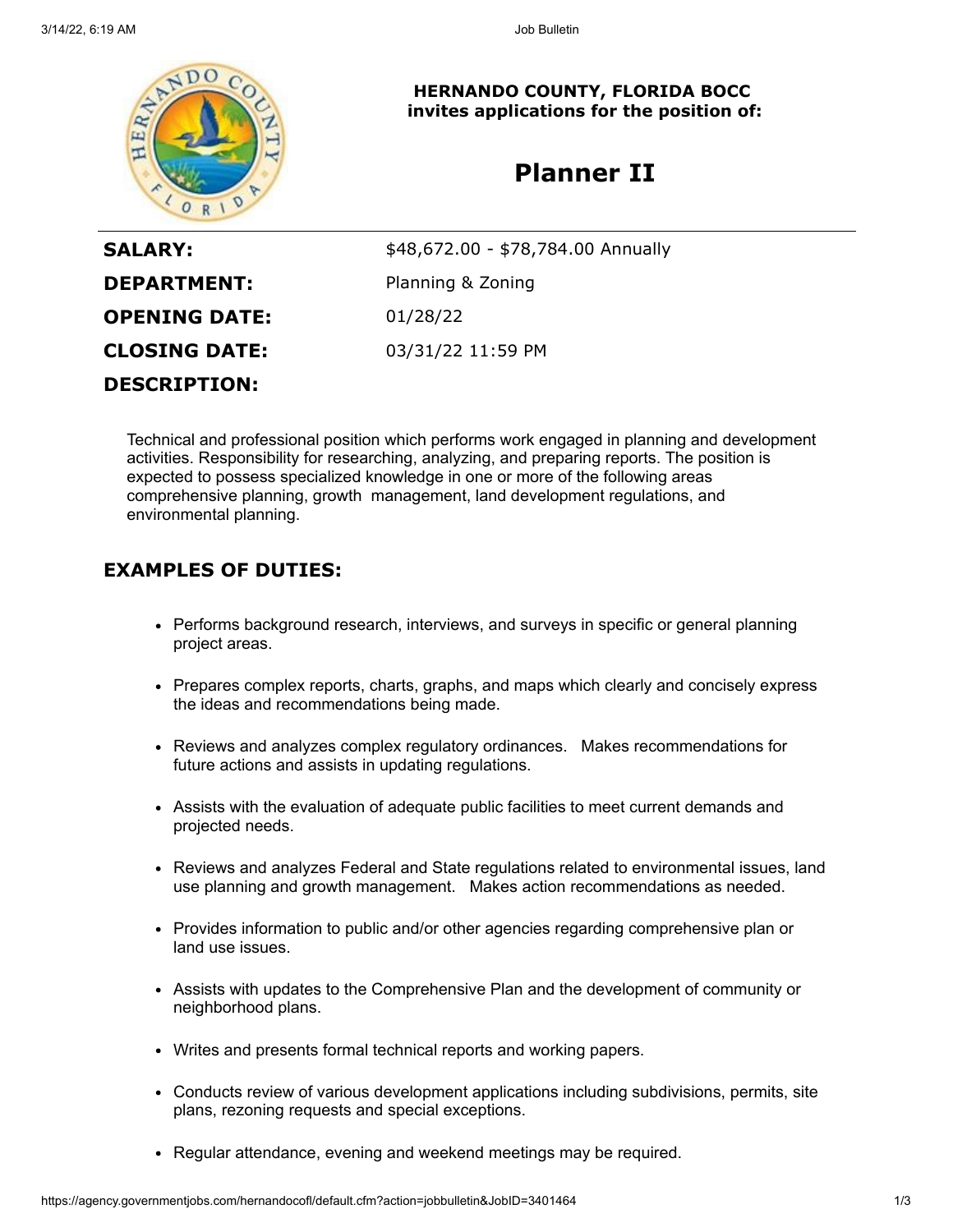- Develops strategies to promote economic and community development consistent with community goals.
- Identifies community problems, issues and opportunities that could be mitigated through better planning.

Other duties as assigned.

# **TYPICAL QUALIFICATIONS:**

| <b>Education</b>                                              | Bachelor's degree in urban or regional planning, or another closely<br>related field from an accredited university or college.                     |
|---------------------------------------------------------------|----------------------------------------------------------------------------------------------------------------------------------------------------|
| <b>Experience</b>                                             | Four (4) years of experience in planning. A combination of<br>education, training and experience may be substituted at the<br>County's discretion. |
| Licenses,<br><b>Certifications or</b><br><b>Registrations</b> | Must possess a valid Florida Driver's License and be insurable by<br>current insurance carrier.                                                    |

### **SUPPLEMENTAL INFORMATION:**

Pay Grade: 219 FLSA: Exempt Bargaining Unit: Teamsters Local 79

APPLICATIONS MAY BE FILED ONLINE AT: <https://www.hernandocounty.us/home>

15470 Flight Path Drive Brooksville, FL 34604 (352) 754-4817

[kdale@co.hernando.fl.us](mailto:kdale@co.hernando.fl.us)

#### **Planner II Supplemental Questionnaire**

\* 1. Do you have a Bachelor's degree or higher in urban or regional planning, or another closely related field from an accredited university?

 $\Box$  Yes  $\Box$  No

- \* 2. Do you have at least four (4) years of experience in planning?  $\Box$  Yes  $\Box$  No
- \* 3. Do you have knowledge of the principles and practices of planning?  $\Box$  Yes  $\Box$  No
- \* 4. Do you have knowledge of computer hardware and software programs, including GIS,

Position #13730 PLANNER II KD